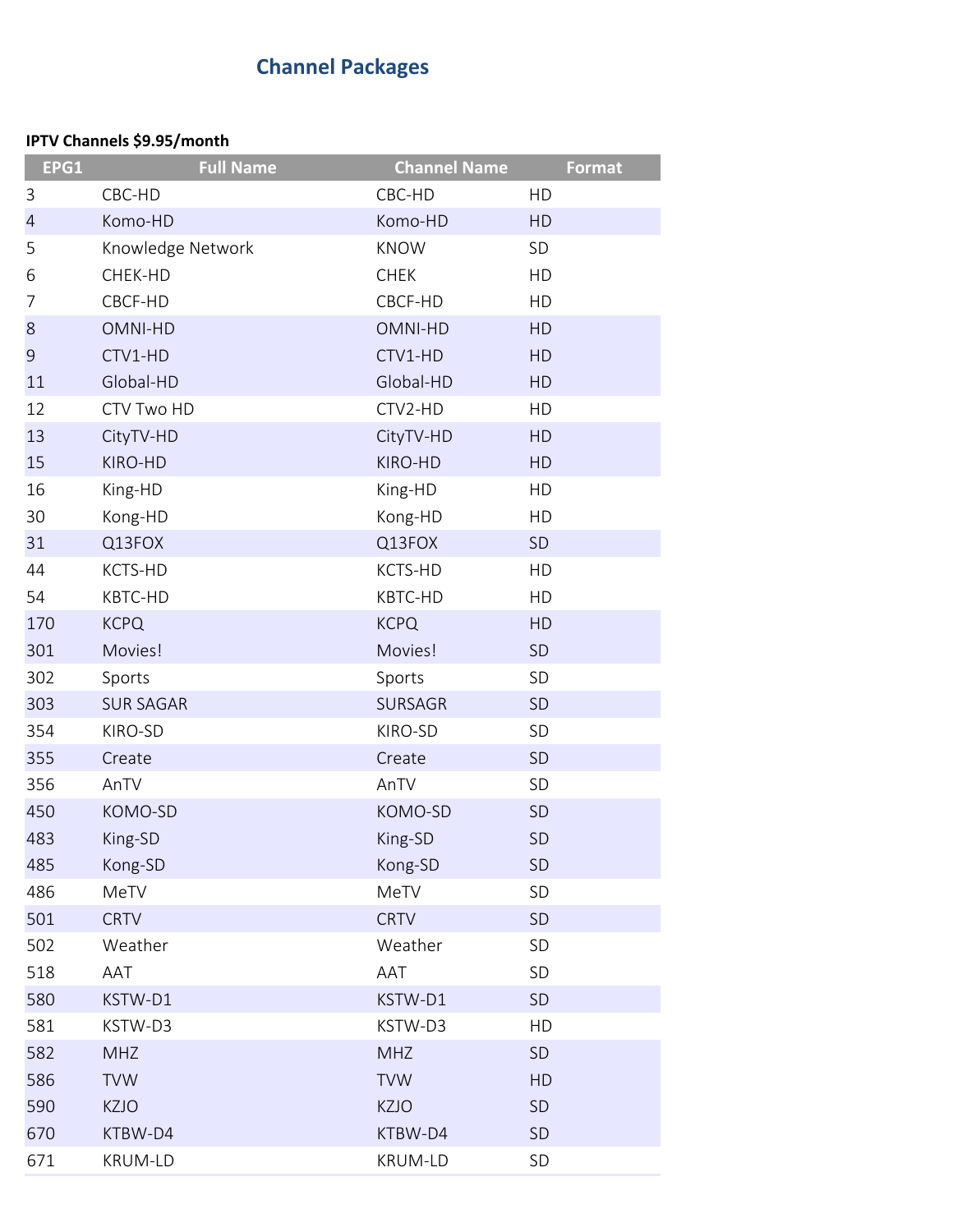| 676 | AZTECA                       | AZTECA      | SD.       |
|-----|------------------------------|-------------|-----------|
| 683 | KSTW-D2                      | KSTW-D2     | <b>SD</b> |
| 684 | KSTW-D5                      | KSTW-D5     | <b>SD</b> |
| 694 | <b>KCBC</b>                  | <b>KCBC</b> | HD        |
| 695 | KUNS-1                       | KUNS-1      | HD        |
| 696 | KUNS-2                       | KUNS-2      | HD        |
|     | <b>Total No. of Channels</b> | 43          |           |

## **Basic Channels (includes the above 43 IPTV channels) \$29.95/month**

| EPG1           | <b>Full Name</b>               | <b>Channel Name</b> | <b>Format</b> |
|----------------|--------------------------------|---------------------|---------------|
| $\overline{2}$ | ABC Seattle HD                 | ABCWHD              | HD            |
| 10             | JoyTV10-HD                     | CHNU-DT             | HD            |
| 17             | <b>CTV News Channel</b>        | <b>CTVNC</b>        | <b>SD</b>     |
| 18             | The Weather Network            | <b>TWN</b>          | <b>SD</b>     |
| 19             | W Network West                 | W WEST              | SD            |
| 20             | Miracle Network                | <b>MRCLE</b>        | <b>SD</b>     |
| 23             | The Sports Network (TSN)       | <b>TSN</b>          | SD            |
| 24             | MuchMusic                      | <b>MUCH</b>         | <b>SD</b>     |
| 25             | <b>YTV West</b>                | <b>YTVW</b>         | SD            |
| 26             | <b>CBC News Network</b>        | <b>CBCNW</b>        | <b>SD</b>     |
| 27             | PBS Seattle (KCTS)             | <b>PBSS</b>         | <b>SD</b>     |
| 28             | FOX Seattle HD                 | <b>FOXWHD</b>       | HD            |
| 29             | Home and Garden TV (HGTV)      | <b>HGTV</b>         | <b>SD</b>     |
| 35             | M <sub>3</sub>                 | M <sub>3</sub>      | <b>SD</b>     |
| 43             | Treehouse                      | <b>TREEHS</b>       | <b>SD</b>     |
| 52             | The Food Network               | <b>FOOD</b>         | <b>SD</b>     |
| 53             | Knowledge HD                   | <b>KNOWHD</b>       | HD            |
| 59             | Country Music Television (CMT) | <b>CMT</b>          | <b>SD</b>     |
| 70             | <b>APTN</b>                    | <b>APTN</b>         | SD            |
| 117            | The Shopping Channel (TSC)     | <b>TSC</b>          | <b>SD</b>     |
| 119            | <b>BC Legislature</b>          | <b>BCLTV</b>        | <b>SD</b>     |
| 120            | Vision TV                      | <b>VISION</b>       | <b>SD</b>     |
| 123            | CPAC                           | CPAC                | SD            |
| 124            | <b>RDI</b>                     | <b>RDI</b>          | <b>SD</b>     |
| 125            | <b>TVA HD</b>                  | <b>TVA HD</b>       | <b>HD</b>     |
| 145            | Sports NET West HD             | HD SNW              | HD            |
| 146            | Sports NET Ontario HD          | HD SNO              | HD            |
| 147            | <b>SNET E HD</b>               | HD SNE              | HD            |
| 155            | Game TV                        | <b>GAMETV</b>       | <b>SD</b>     |
| 166            | Grace TV                       | <b>GRACE</b>        | <b>SD</b>     |
| 223            | Sports NET Pacific HD          | HD SNP              | HD            |
|                |                                |                     |               |